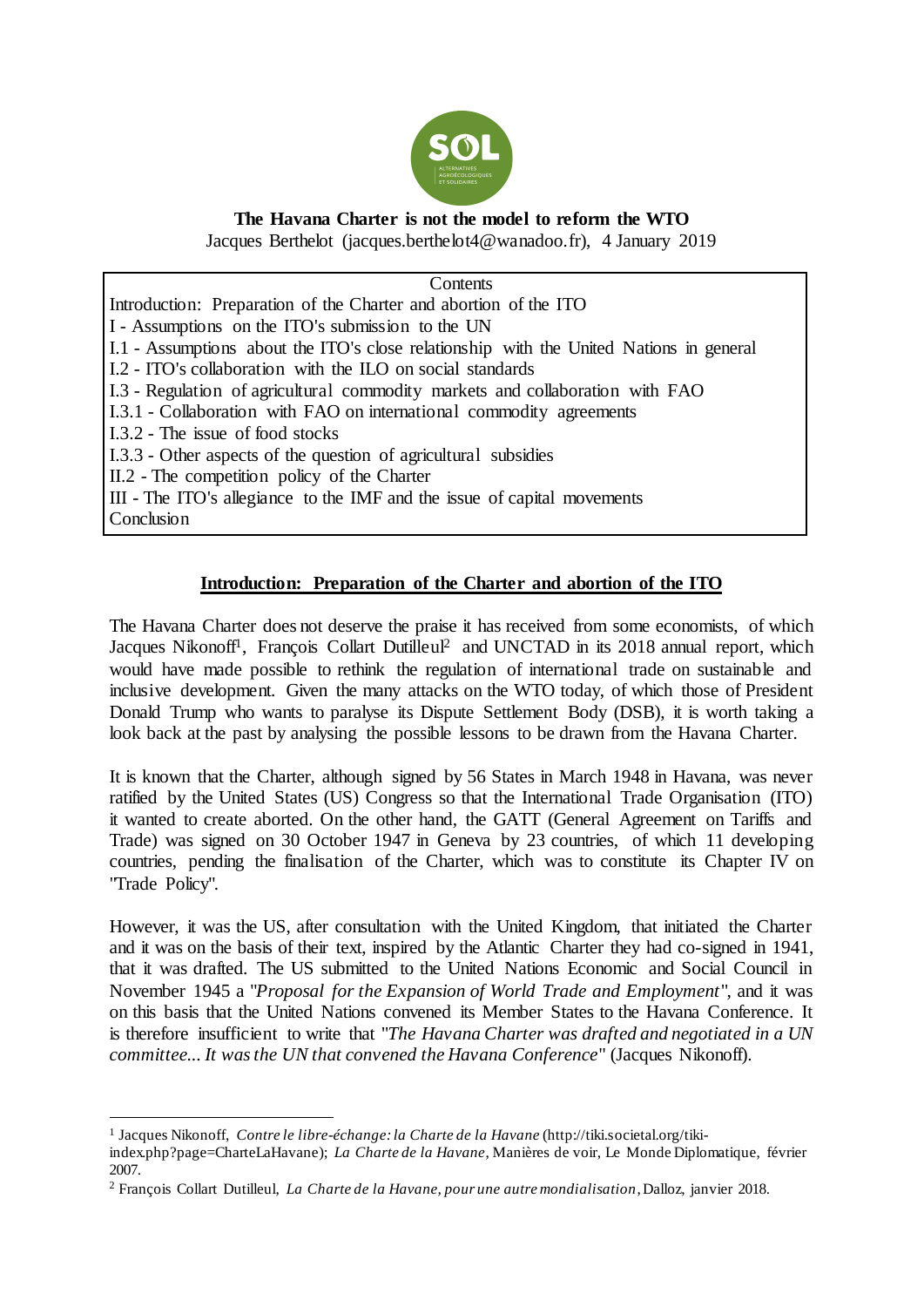The reasons for the non-ratification by the US Congress were due to the other priorities of the time: NATO (North Atlantic Treaty Organization) and the OECD (with the Marshall Plan) in view of the spread of communism in Eastern Europe and instability in Asia, particularly the looming Korean War. In fact, Congress was not even in favour of the GATT that the government negotiated alone under the America's reciprocal trade agreements act, passed in 1934, which was the beginning of the Trade Promotion Authority or Fast Track, according to which Congress can only adopt or reject as a whole trade agreements negotiated by the government without being able to amend them. This 1934 law gave rise to 32 bilateral trade agreements from 1934 to 1945 that included the Most Favoured Nation (MFN) clause. It is because many third countries benefited from this clause without having to make trade concessions to the US that it understood the need for a multilateral agreement. But Congress only accepted a global vote on the GATT in 1947 because it did not interfere with US laws, particularly labour and competition laws, because it allowed agriculture (and not only agriculture) to continue to be protected and subsidized, and because GATT membership had to be renewed every three years.

The main points of the Havana Charter and the ITO on which the above economists' assessments must be challenged include the issue of the ITO's close collaboration with the United Nations and its specialized agencies, mainly the ILO (International Labour Organisation) and FAO (International Food and Agriculture Organisation of the United Nations), and the objective of full employment set out in the Charter.

A first observation is that, in order to enhance the value of those chapters of the Charter that do not deal directly with trade issues, these economists have come to forget that Chapter IV of the Charter on "Trade Policy" is, with a few details, the GATT copy and paste. By criticizing the GATT, they are also unknowingly criticizing the Charter. Moreover, in many respects the Charter is more free trade than GATT, especially since GATT was amended in 1965 with the addition of Part IV on "Trade and Development" (Articles XXXVI to XXXVIII) and in 1979 with the addition of the Enabling Clause as an annex.

## **I - Assumptions on the ITO's submission to the UN**

The relations provided for by the Charter with the United Nations are not absent from the GATT and collaboration with the ILO and FAO was constrained by the primacy given to trade liberalisation.

## **I.1 - Assumptions about the ILO's close relationship with the United Nations in general**

For J. Nikonoff, "*Article 1 of the Havana Charter, which sets out its purpose, is particularly clear: "To achieve the objectives set out in the Charter of the United Nations, particularly the raising of living standards, full employment and conditions for progress and development*" and, for F. Collart Dutilleul, "*The Charter was under the control of the UN, like the ITO it tended to create, unlike the current WTO... independent of the UN... The other important consequence is the objective of full employment that international trade must aim to achieve. We can see the importance that this could have today if the Havana Charter were in force*".

In fact, the GATT itself does not exclude collaboration with the United Nations as article XXIII states that "*The CONTRACTING PARTIES may consult with contracting parties, with the Economic and Social Council of the United Nations and with any appropriate intergovernmental organisation in cases where they consider such consultation necessary*".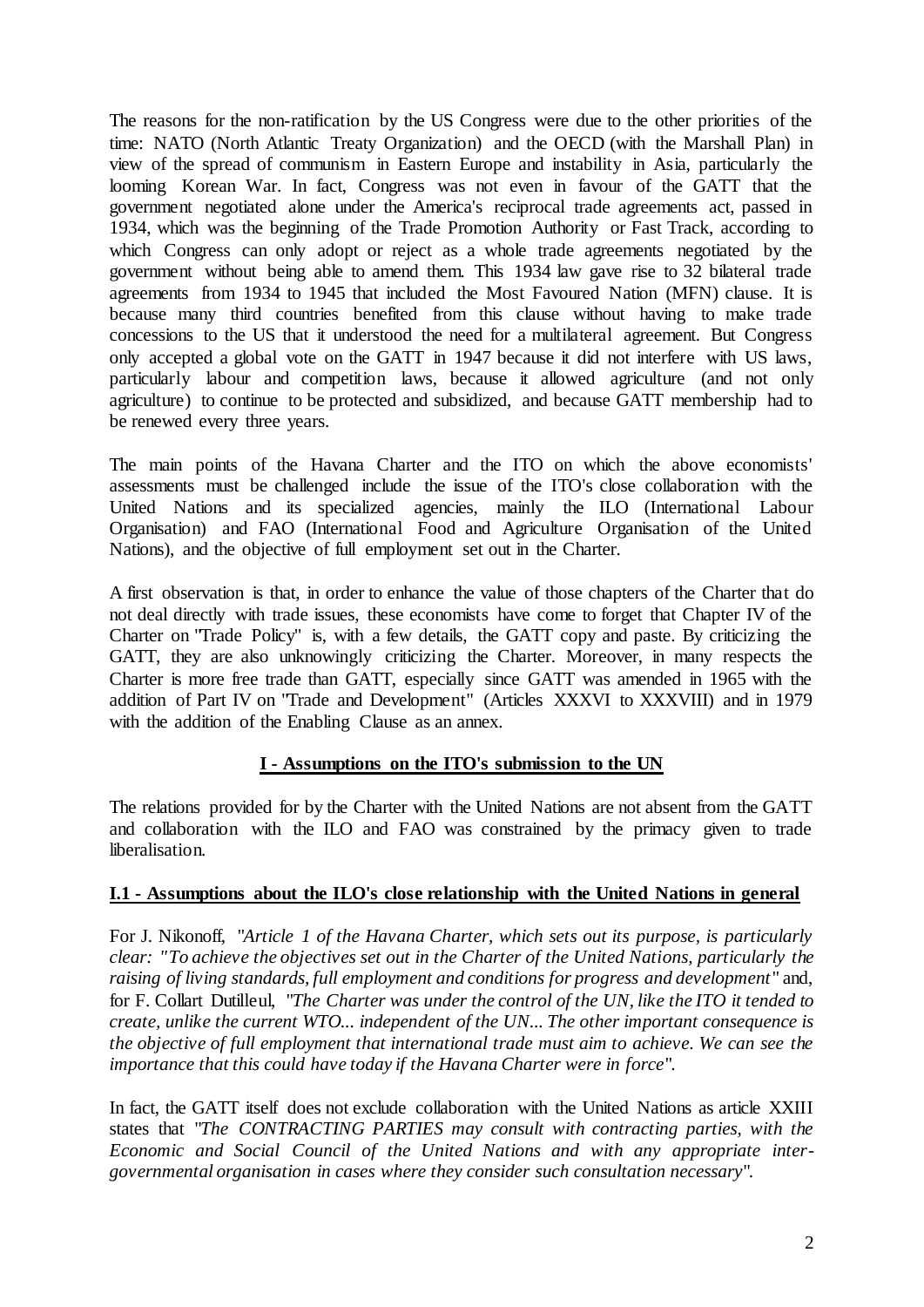Article XXXVI adds: "*7. There is need for appropriate collaboration between the CONTRACTING PARTIES, other intergovernmental bodies and the organs and agencies of the United Nations system, whose activities relate to the trade and economic development of lessdeveloped countries*".

As for the Enabling Clause of 28 November 1979, annexed to GATT, its article 1 provides: "*Notwithstanding the provisions of Article I of the General Agreement, contracting parties may accord differential and more favourable treatment to developing countries, without according such treatment to other contracting parties*".

Above all the ITO objectives on full employment are shared by the preambles of GATT and WTO:

- Preamble of GATT: "*Recognizing that their relations in the field of trade and economic endeavour should be conducted with a view to raising standards of living, ensuring full employment and a large and steadily growing volume of real income and effective demand, developing the full use of the resources of the world and expanding the production and exchange of goods*".

- Preamble of the WTO Agreement: "*The Parties to this Agreement… Recognizing that their relations in the field of trade and economic endeavour should be conducted with a view to raising standards of living, ensuring full employment and a large and steadily growing volume of real income and effective demand, and expanding the production of and trade in goods and services, while allowing for the optimal use of the world's resources in accordance with the objective of sustainable development, seeking both to protect and preserve the environment and to enhance the means for doing so in a manner consistent with their respective needs and concerns at different levels of economic development*".

Another advantage of the Charter that F. Collart Dutilleul highlights is that "*the majority principle (one Member State = one vote) governs the ITO as opposed to the WTO which is paralysed by the requirement of consensus*". To affirm that this decision-making is more democratic than the WTO consensus is debatable since, according to article 78.2.C): "*In selecting the members of the Executive Board, the Conference shall have regard to the objective of ensuring that the Board includes Members of chief economic importance, in the determination of which particular regard shall be paid to their shares in international trade, and that it is representative of the different types of economies or degrees of economic development to be found within the membership of the Organization*". It goes without saying that this would have given overwhelming dominance to the most developed countries in decision-making. It is true, however, that decision-making at the WTO must be improved, but this should be done along the lines of what is done in the EU Council, where the majority of decisions are taken by a double qualified majority, which must include 55% of the Member States and at least 65% of the EU total population. If the same rule were applied at the WTO, it would give a majority to developing countries given their demographic weight, which would be more democratic.

## **I.2 - ITO's collaboration with the ILO on social standards**

Indeed, Article 7.3 of the Charter on "Fair Labour Standards" provides that "*In all matters relating to labour standards that may be referred to the Organization in accordance with the*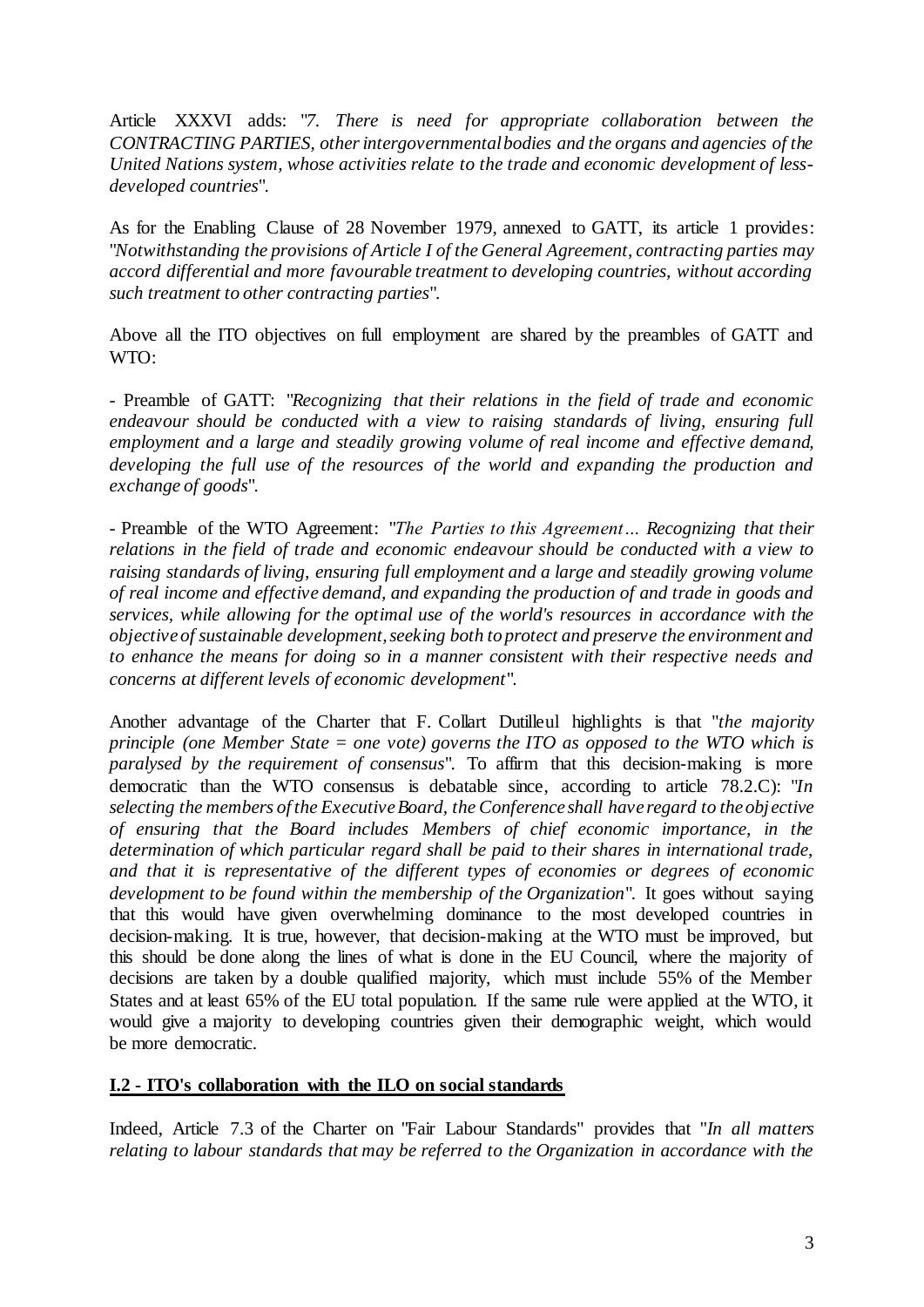*provisions of Articles 94 or 95, it shall consult and co-operate with the International Labour Organisation*".

But the collaboration with the ILO on respect for "*fair labour standards*" is above all symbolic because nowhere in the Charter is there a hierarchy of rules where respect for fundamental human and social rights takes precedence over the objective of competition and increasing trade openness.

Article 1 of the Charter, relating to its objectives, emphasises that it aims is: "*4. To promote on a reciprocal and mutually advantageous basis the reduction of tariffs and other barriers to trade and the elimination of discriminatory treatment in international commerce. 5. To enable countries, by increasing the opportunities for their trade and economic development, to abstain from measures which would disrupt world commerce, reduce productive employment or retard economic progress*".

For these central commercial objectives of the Charter, the procedure is the one detailed in Chapter V on "*Restrictive business practices*" (Articles 46 to 54), based on "*consultations*" (Article 47), "*complaints*" (Articles 48 and 50) through the ITO, which decides to conduct an "*investigation*" whereby it "*will inform all Member States of its findings and the reasons supporting them*", it shall "*request each interested Member State to take all measures in its power to remedy the situation*", it shall "*may request any interested Member State to send it a full report on the measures it has taken in a particular case to remedy the situation*" and it shall "*inform all Member States of the measures taken by the Member States concerned in each particular case and shall publish this information*". This is discussed in section II.2 on competition.

In the Charter sub-commission charged with preparing the drafting of social standards "*The majority of the Members of the Sub-Commission considered that the issue of non-discrimination in employment could not be adequately and adequately addressed in the charter of an international trade organization*" 3 .

In addition, the scope of ILO labour standards should not be overestimated, as they do not concern the convergence of wages and social benefits between countries, but compliance with the four fundamental standards on freedom of association, collective bargaining, the prohibition of forced labour and child labour when organised under conditions equivalent to slavery.

## **I.3 - Regulation of agricultural commodity markets and collaboration with FAO**

## **I.3.1 - Collaboration with FAO on international commodity agreements**

The reference in Article 67 of the Charter to FAO is made "*With the object of ensuring appropriate co-operation in matters relating to intergovernmental commodity agreements*".

In doing so, the Charter goes further than GATT 1947 but much further than Articles XXXVI to XXXVIII of Part IV of GATT on "Trade and Development" which was added in 1965:

 $\overline{a}$ 

<sup>&</sup>lt;sup>3</sup> United Nations Conference on Trade and Employment, Reports of Committees and Principal Sub-Committees, ICITO 1/8, September 1948

[<sup>\(</sup>http://sul-derivatives.stanford.edu/derivative?CSNID=90180096&mediaType=application/pdf\).](http://sul-derivatives.stanford.edu/derivative?CSNID=90180096&mediaType=application/pdf)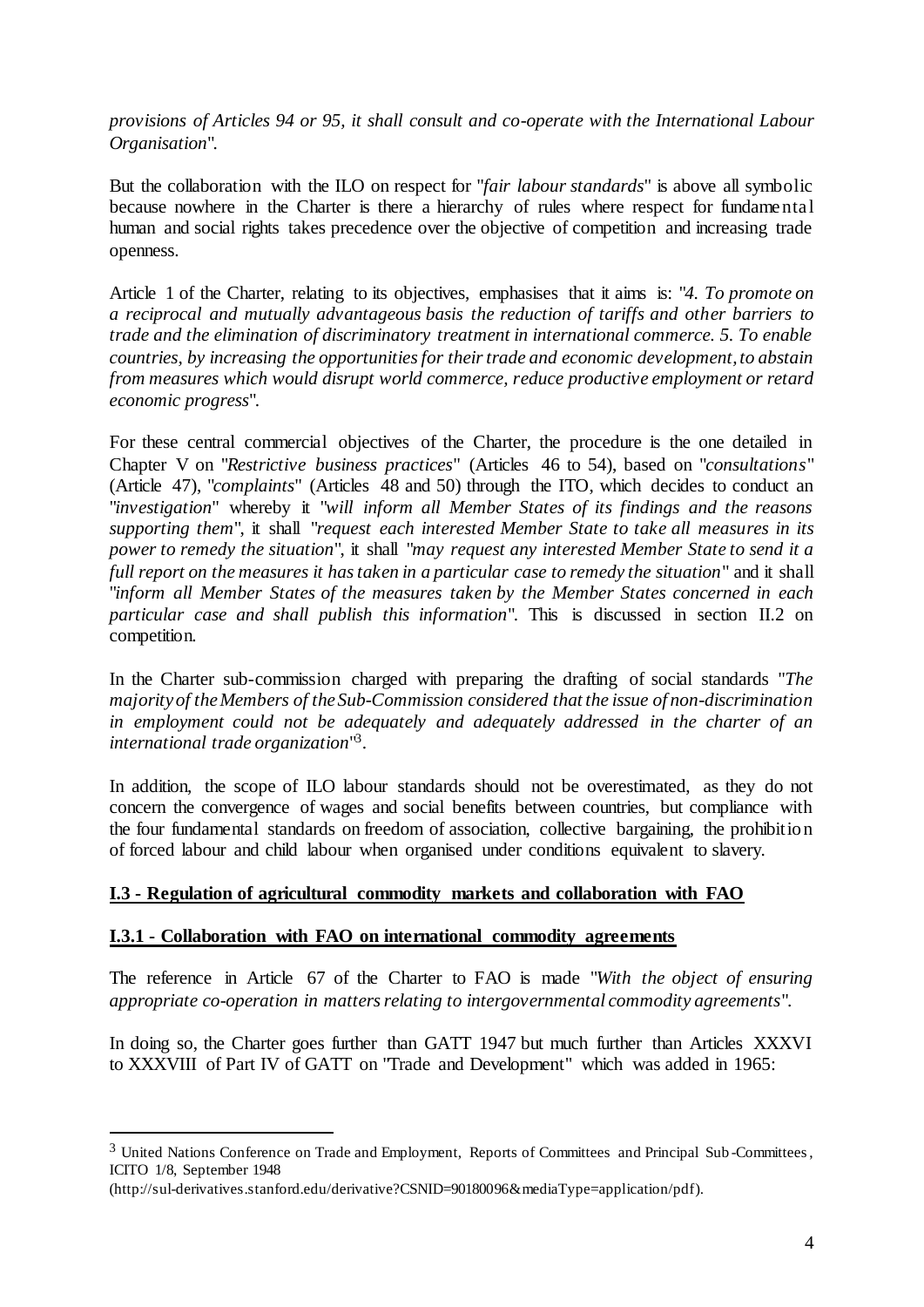In doing so, the Charter goes further than GATT 1947 but much less than Articles XXXVI to XXXVIII of Part IV of GATT on "Trade and Development" which was added in 1965:

1- Article XXXVI: "*7. There is need for appropriate collaboration between the CONTRACTING PARTIES, other intergovernmental bodies and the organs and agencies of the United Nations system, whose activities relate to the trade and economic development of lessdeveloped countries*".

2- Article XXXVIII: "*2. In particular, the CONTRACTING PARTIES shall:… (b) seek appropriate collaboration in matters of trade and development policy with the United Nations and its organs and agencies, including any institutions that may be created on the basis of recommendations by the United Nations Conference on Trade and Development*".

Admittedly, Articles 55 to 70 of the Charter are more detailed on the modalities of functioning of commodity agreements, in particular on what the Charter calls "control agreements", defined in Article 61.2: *"(a) a commodity control agreement is an inter-governmental agreement which involves: the regulation of production or the quantitative control of exports or imports of a primary commodity and which has the purpose or might have the effect of reducing, or preventing an increase in, the production of, or trade in, that commodity; or (b) the regulation of prices*".

But these control agreements are designed more for the benefit of consumers in developed importing countries than for producers in exporting developing countries:

- Article 63.a: "*Such agreements shall be designed to assure the availability of supplies adequate at all times for world demand at prices which are in keeping with the provisions of Article 57 (c), and, when practicable, shall provide for measures designed to expand world consumption of the commodity*".

- Article 57.c: "*The Members recognize that inter-governmental commodity agreements are appropriate for the achievement of the following objectives:… c) to prevent or moderate pronounced fluctuations in the price of a primary commodity with a view to achieving a reasonable degree of stability on a basis of such prices as are fair to consumers and provide a reasonable return to producers*".

- Indeed, according to article 63.b, "*Under such agreements, participating countries which are mainly interested in imports of the commodity concerned shall, in decisions on substantive matters, have together a number of votes equal to that of those mainly interested in obtaining export markets for the commodity. Any participating country, which is interested in the commodity but which does not fall precisely under either of the above classes, shall have an appropriate voice within such classes*".

Especially since, according to article 63.c, "*Such agreements shall make appropriate provision*  to afford increasing opportunities for satisfying national consumption and world market *requirements from sources from which such requirements can be supplied in the most effective and economic manner, due regard being had to the need for preventing serious economic and social dislocation and to the position of producing areas suffering from abnormal disabilities* ".

In other words, the Charter did not allow commodity agreements between producing countries only and in their sole interest. On the other hand, Article XXXVIII of the GATT, introduced in 1965, does not exclude international commodity agreements between producing countries only; at least it does not say that they must be accepted by consumer countries: "*In particular, the CONTRACTING PARTIES shall: (a) where appropriate, take action, including action through*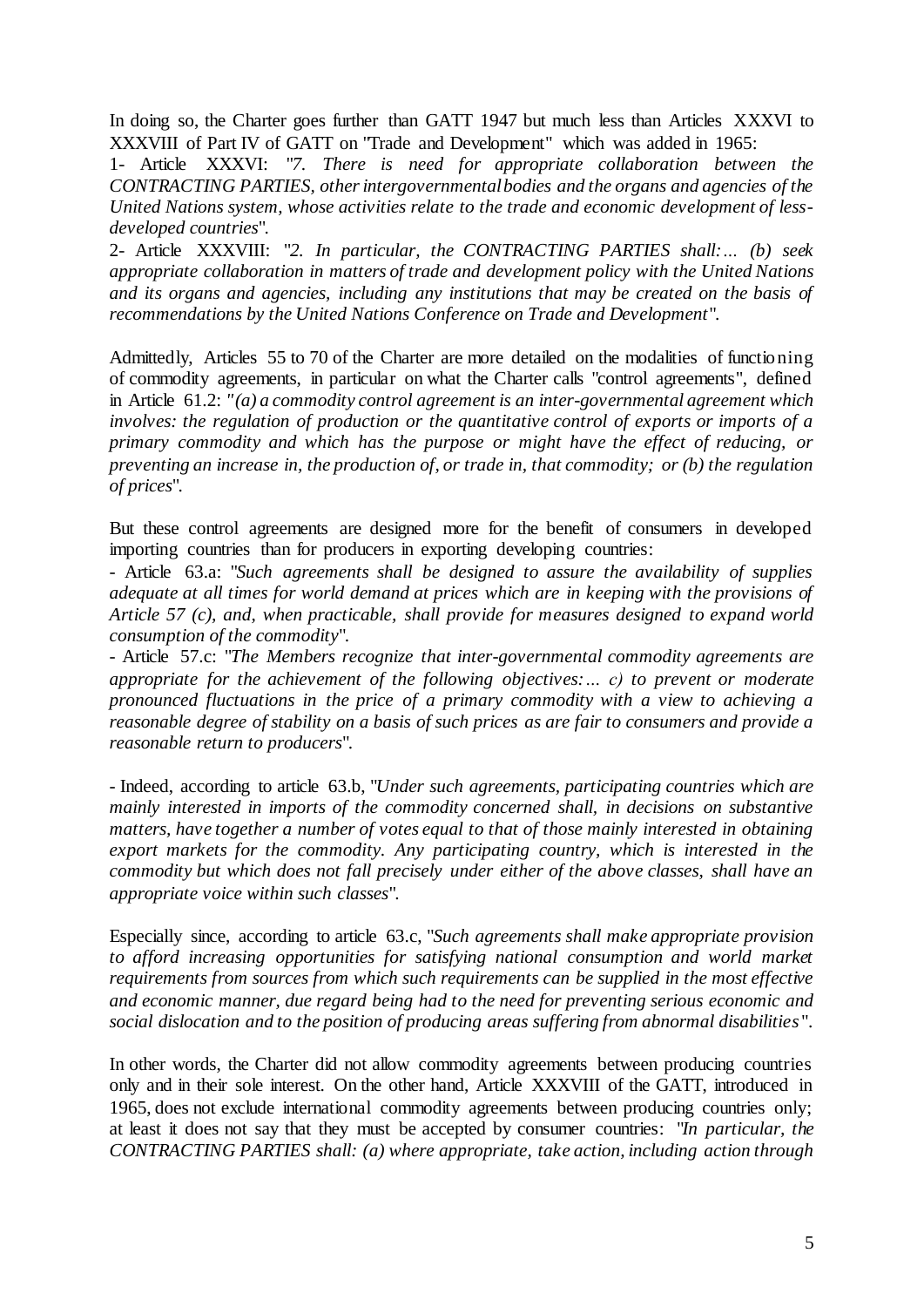*international arrangements, to provide improved and acceptable conditions of access to world markets for primary products of particular interest to less-developed contracting parties and to devise measures designed to stabilize and improve conditions of world markets in these products including measures designed to attain stable, equitable and remunerative prices for exports of such products*".

Moreover, F. Collart Dutilleul considers that "*While Article 45 of the Charter (and Article XX of the GATT) requires that the measure taken does not disguisedly affect international trade, this condition is replaced in Article 70 by the conformity of the measures taken with the economic, social and environmental objectives assigned to trade in commodities*". In doing so, he forgets to mention the restrictions of Article 70, of which in paragraph 1.b ("*Provided that if, upon complaint by a non-participating Member, the Organization finds that the interests of that Member are seriously prejudiced by the agreement, the agreement shall become subject to such provisions of this Chapter as the Organization may prescribe*") as in paragraph 1.c ("*provided that such agreement is not used to accomplish results inconsistent with the objectives of Chapter V or Chapter VI*") and paragraph 1.d ("*if the Organization finds, upon complaint by a non-participating Member, that the interests of that Member are seriously prejudiced by the agreement, the agreement shall become subject to such provisions of this Chapter as the Organization may prescribe*").

In general, it is difficult to understand the author's comments opposing the Charter to GATT since GATT corresponds to Chapter IV of the Charter, even though GATT 1947 was enriched in 1965 by the addition of Part IV. For example, when he wrote: "*In terms of economic laws, the GATT glorified "belief" in prices as the main criterion of competition in international trade. This was manifested first of all by the reduction of customs tariffs, which distort price adjustment simply by meeting supply and demand and by the prohibition of any discrimination (in particular by the most-favoured-nation clause and the national treatment clause)... The Havana Charter implements a law adjusting resources and needs that makes it possible to build a credible alternative to GATT's primary free trade*". Apparently it forgets both the aforementioned GATT Articles XXXVI to XXXVIII (providing for "*measures to stabilize prices at equitable and remunerative levels*") and the 1979 Enabling Clause which authorized the Generalized System of Preferences for Developing Countries (implemented by the EU in 1971) and the even more advantageous system for LDCs (least developed countries) implemented since May 2001.

## **I.3.2 - The issue of food stocks**

For François Collart Dutilleul "*The Havana Charter includes an article not included in the GATT. This is Article 32 on the liquidation by a State of stocks accumulated for non-commercial purposes... The issue of stocks pitted India against the United States, particularly during the Bali round of negotiations in December 2013... Basically, such a crisis would not have been appropriate with Article 32 of the Havana Charter, which allowed a country, through the constitution of public stocks, to maintain minimum food sovereignty covering the poor population and the risks of shortage*".

Section 32 of the Charter does indeed provide that "*If a Member holding stocks of any primary commodity accumulated for non-commercial purposes should liquidate such stocks, it shall carry out the liquidation, as far as practicable, in a manner that will avoid serious disturbance to world markets for the commodity concerned*".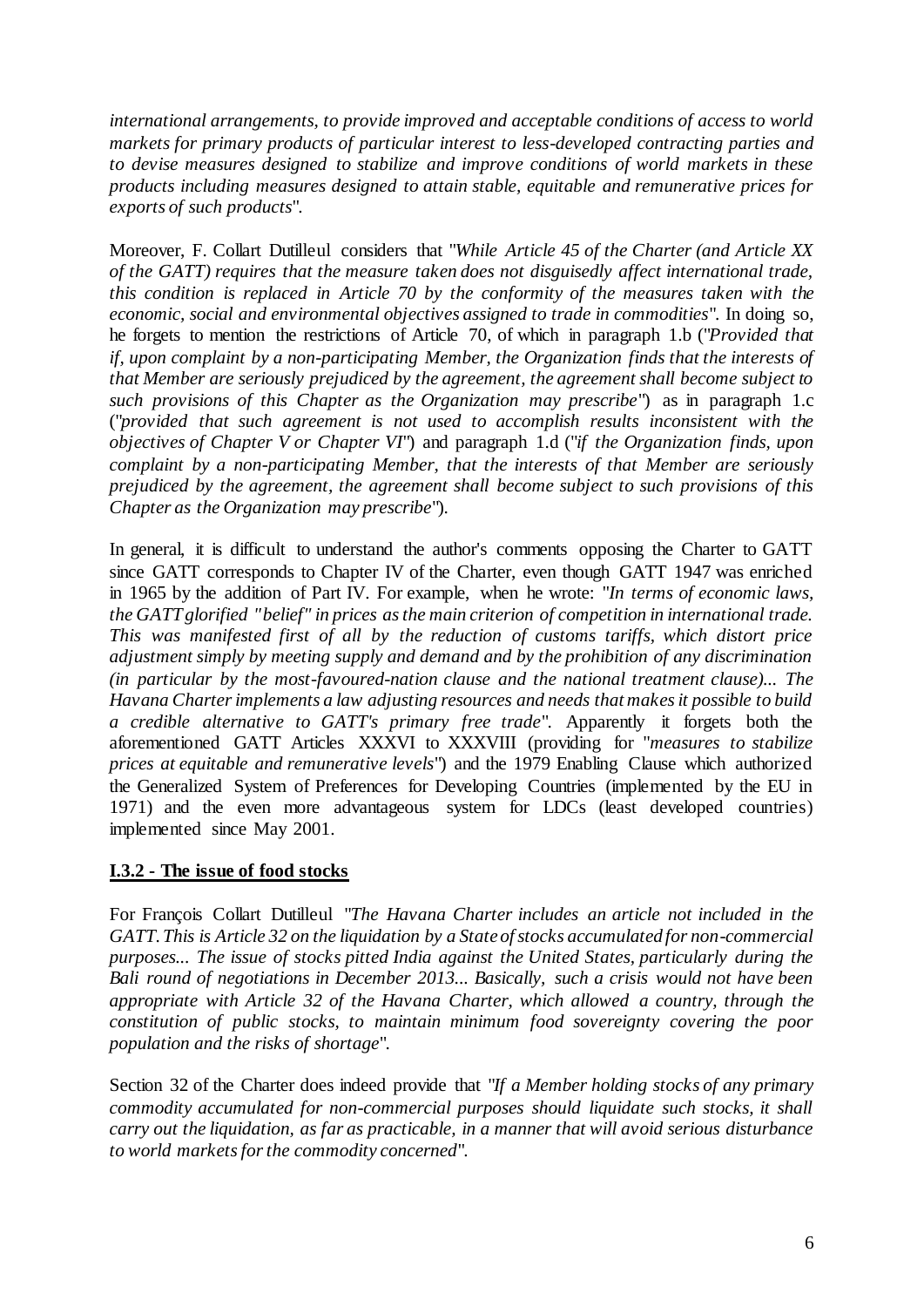But F. Collart Dutilleul ignores several provisions of the WTO Agreement on Agriculture (AoA) and has not taken into account the proposals of the G33 of developing countries, represented by India, since the revised Draft Agricultural Modalities of 6 December 2008.

First, the content of Article 9 of the AoA is close to Article 32 of the Charter: "*1. The following export subsidies are subject to reduction commitments under this Agreement:… b) the sale or disposal for export by governments or their agencies of non-commercial stocks of agricultural products at a price lower than the comparable price charged for the like product to buyers in the domestic market*".

But above all, footnote 5 of paragraph 3 of Annex 2 of the AoA on "Holding public stocks for food security purposes" must be taken into account: "*For the purposes of paragraph 3 of this Annex, governmental stockholding programmes for food security purposes in developing countries whose operation is transparent and conducted in accordance with officially published objective criteria or guidelines shall be considered to be in conformity with the provisions of this paragraph, including programmes under which stocks of foodstuffs for food security purposes are acquired and released at administered prices, provided that the difference*  between the acquisition price and the external reference price is accounted for in the AMS<sup>4</sup>". In other words, this provision is contrary to the food sovereignty of developing countries as long as products are not exported at a price below the domestic market price. It is also absurd since the reference price in question is the 1986-88 border price<sup>5</sup>.

The G33 countries, represented by India, included in Annex B of the draft agricultural modalities of 6 December 2008 the following sentence at the end of footnote 5 to Article 3 of Annex 2 to the AoA: "*However, acquisition of stocks of foodstuffs by developing country Members with the objective of supporting low-income or resource-poor producers shall not be required to be accounted for in the AMS*".

Unfortunately, developed countries have never accepted this request and it is therefore not the Havana Charter that would have allowed developing countries to retain a minimum food sovereignty. On the other hand, SOL has shown that a strict interpretation of this paragraph 3 should also apply to massive US domestic food aid<sup>5</sup>.

## **I.3.3 - Other aspects of the issue of agricultural subsidies**

On export subsidies for commodities, Jacques Nikonoff is mistaken in stating that "*The "export priority", which is the general slogan of all countries, and particularly of France since the 1982-1983 alignment on neoliberal policies, cannot be an acceptable policy for the ITO*". This is also the case of F. Collart Dutilleul for whom, in the Charter, "*export subsidies are purely and simply prohibited*". This is not true since, according to Article 28 of the Charter on "*Undertaking regarding Stimulation of Exports of Primary Commodities* "*1. Any Member granting any form of subsidy, which operates directly or indirectly to maintain or increase the* 

 $\overline{a}$ <sup>4</sup> Aggregate Measurement of Support or amber box of domestic agricultural supports considered to have trade distorting effects and subject to reduction.

<sup>5</sup> *SOL's comments on Alan Matthews' evaluation of the EU-Brazil proposal on public stockholding*, 29 July 2017, https://www.sol-asso.fr/wp-content/uploads/2017/01/SOLs-comments-on-Alan-Matthews-evaluation-of-the-EUand-Brazil-proposal-on-Public-Stockholding-July-29-2017-1.pdf; *Reconciling the views on a permanent solution to the issue of public stockholding for food security purposes*, October 2017, https://www.sol-asso.fr/wpcontent/uploads/2017/10/Reconciling-the-views-on-a-permanent-solution-to-the-isssue-of-public-stockholdingfor-food-security-purposes-1.pdf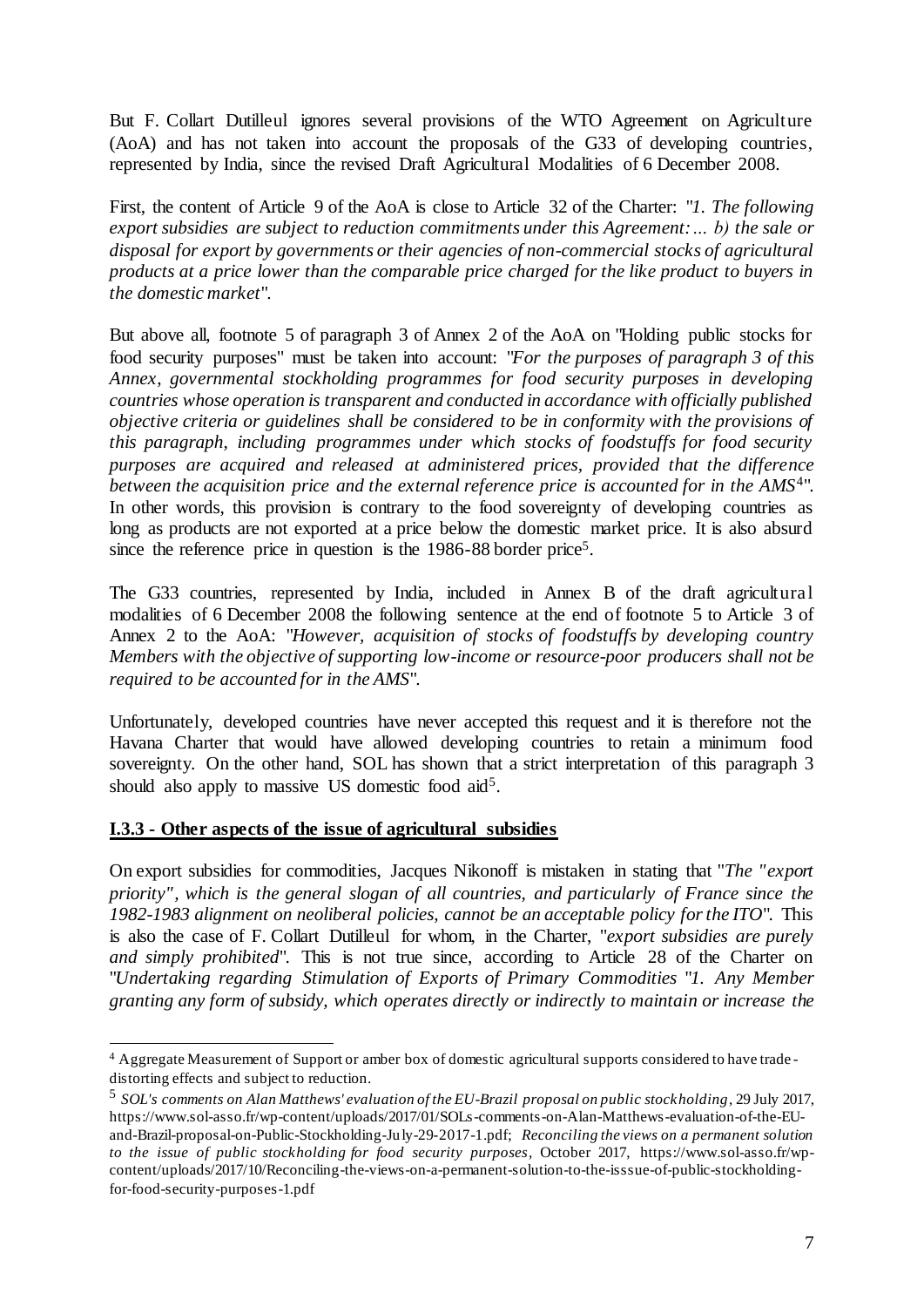*export of any primary commodity from its territory, shall not apply the subsidy in such a way as to have the effect of maintaining or acquiring for that Member more than an equitable share of world trade in that commodity*". This provision is identical to Article XVI.3 of the GATT, which therefore allows export subsidies.

But the WTO Agreement on Subsidies and Countervailing Measures (ASCM) provides in Article 5.c that "*This Article does not apply to subsidies maintained on agricultural products as provided in Article 13 of the Agreement on Agriculture*" (a similar provision is also in Article 3.1), because Articles 9 to 11 of the AoA effectively authorise export subsidies for agricultural products under certain conditions, even though WTO Member States undertook at the Nairobi Ministerial Conference in December 2015 to abolish them permanently.

But the problem is that no commitment has been made to reduce domestic agricultural subsidies on exported products, even though they have exactly the same dumping effect as explicit export subsidies. This is particularly the case for the EU, which claims that its domestic agricultural subsidies have even less a dumping effect because they are mostly decoupled from the level of prices and production and notified (wrongly) in the WTO's green box.

In fact the EU pretends to ignore Article 13 of the AoA, which states, among other things, that: "*During the implementation period, notwithstanding the provisions of GATT 1994 and the Agreement on Subsidies and Countervailing Measures (referred to in this Article as the "Subsidies Agreement"): (a) domestic support measures that conform fully to the provisions of Annex 2 to this Agreement shall be: (i) non-actionable subsidies for purposes of countervailing duties<sup>6</sup> ; (ii) exempt from actions based on Article XVI of GATT 1994 and Part III of the Subsidies Agreement*". As the "*implementation period*" was the 9-year period from 1995 to 2003, all product-specific subsidies of the AoA Annex 2 could have been sued since 2004 under the ASCM. This is precisely what the United States did by imposing countervailing and antidumping duties on its imports of Spanish table olives on 25 July 2015<sup>7</sup> . And while not all decoupled income subsidies in paragraph 6 of Annex 2 are product-specific, in any case they do not meet the 6 conditions for them to exist.

It is true that Article 25 of the Charter on "*Subsidies in general*" (when Article 26 deals with "*Additional Provisions on Export Subsidies*") – identical to Section A of Article XVI of the GATT on "*Subsidies in General*" while Section B deals with "*Additional Provisions on Export Subsidies*") – provides a very useful argument to challenge the dumping effect of domestic agricultural subsidies that the EU refuses to recognize: "*If any Member grants or maintains any subsidy, including any form of income or price support, which operates directly or indirectly to maintain or increase exports of any product from, or to reduce, or prevent an increase in, imports of any product into, its territory, the Member shall notify the Organization in writing of the extent and nature of the subsidization, of the estimated effect of the subsidization on the quantity of the affected product or products imported into or exported from its territory and of the circumstances making the subsidization necessary. In any case in which a Member considers that serious prejudice to its interests is caused or threatened by any such subsidization, the Member granting the subsidy shall, upon request, discuss with the other* 

 $\overline{a}$ 6 "Countervailing duties" where referred to in this Article are those covered by Article VI of GATT 1994 and Part V of the Agreement on Subsidies and Countervailing Measures.

<sup>7</sup> *Alea iacta es: how Spanish olives will force a radical change of the CAP*, SOL, 7 November 2018: https://www.sol-asso.fr/wp-content/uploads/2017/01/Alea-iacta-es-how-Spanish-olives-will-force-a-radicalchange-of-the-CAP-7-November-2018.pdf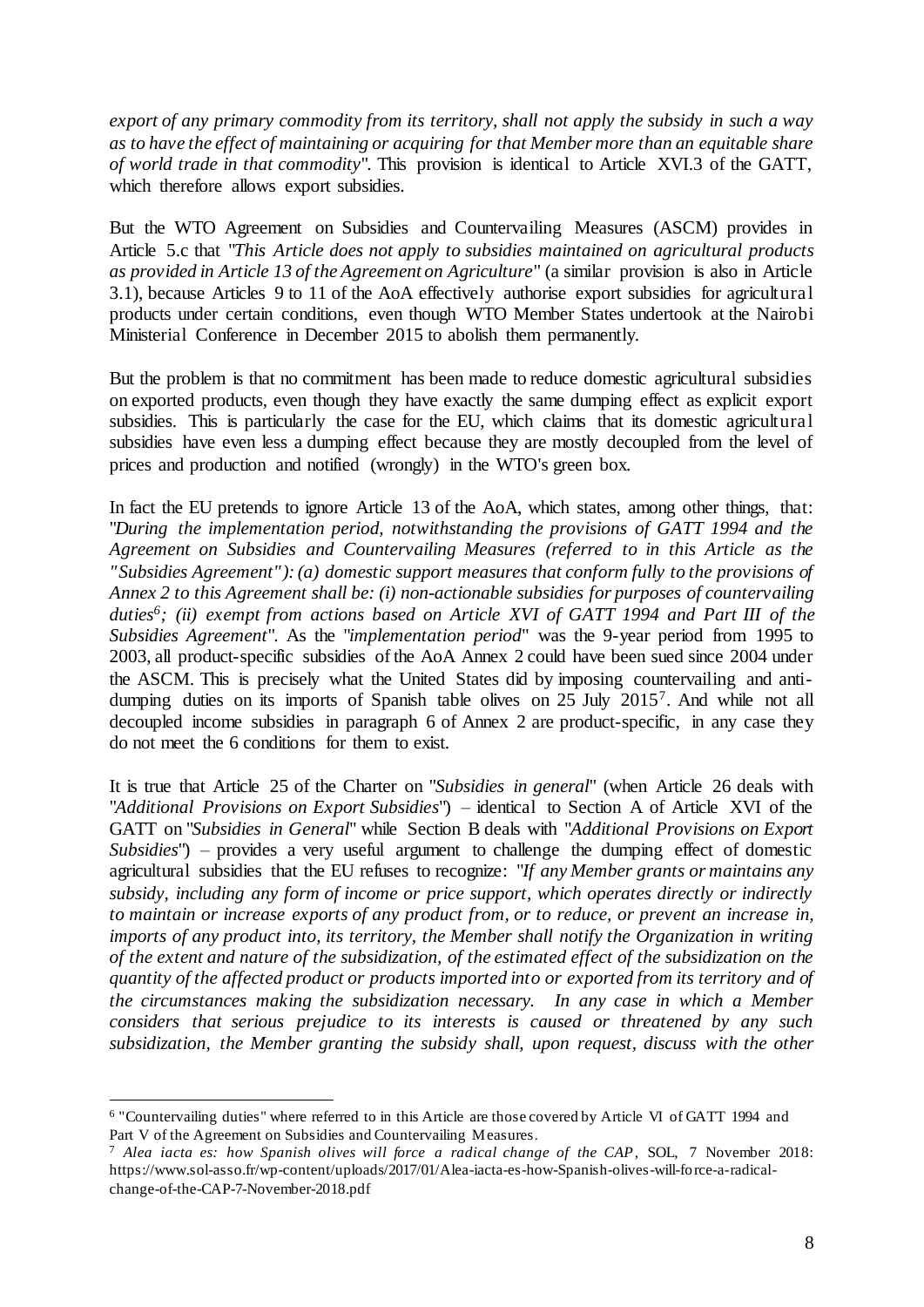*Member or Members concerned, or with the Organization, the possibility of limiting the subsidization*".

#### **II - The employment and development objectives of the Charter were subordinate to its trade liberalization objective**

#### **II.1 - The employment objectives of the Charter**

For Jacques Nikonoff, "*The Havana Charter proposes an approach that is at odds with current conceptions of international trade. For it, this trade can have only one purpose: the development of each country individually, in the context of international relations based on cooperation and not on competition*" and it quotes paragraph 2 of Article 2 of the Charter: "*The Members recognize that, while the avoidance of unemployment or underemployment must depend primarily on internal measures taken by individual countries, such measures should be supplemented by concerted action under the sponsorship of the Economic and Social Council of the United Nations in collaboration with the appropriate inter-governmental organizations*". In fact, the employment objective of the Charter is subordinated to that of further trade liberalisation, including in articles other than those on Trade Policy.

Article 3, paragraph 2, on "*Maintaining employment within the country*" states that "*Measures to sustain employment, production and demand shall be consistent with the other objectives and provisions of this Charter*".

While Article 13 (1) lays down the principle that the protection of the economy is possible ("*The Members recognize that special governmental assistance may be required to promote the establishment, development or reconstruction of particular industries or branches of agriculture, and that in appropriate circumstances the grant of such assistance in the form of protective measures is justified*"), it adds immediately: "*At the same time they recognize that an unwise use of such measures would impose undue burdens on their own economies and unwarranted restrictions on international trade, and might increase unnecessarily the difficulties of adjustment for the economics of other countries*".

Paragraphs 3 to 9 of Article 13 impose very restrictive conditions on the possibilities for a country to increase its level of protection:

(i) First, this increase must be compatible with the provisions of Chapter IV on trade policy, which is in fact the GATT agreement (paragraph 3).

(ii) It must then negotiate with all the other Member States or apply directly to the ITO, which may itself authorize the increase only with the agreement of the Member States affected by the increase (paragraph 3).

(iii) Affected Member States may take trade retaliatory measures: "Any Member which has a contractual right in respect of the product to which such action relates, and whose trade is materially affected by the action, may suspend the application to the trade of the applicant Member of substantially equivalent obligations or concessions under or pursuant to Chapter IV" (article 13 paragraphe 4.c).

If the increase in protection is not sufficient to limit the disturbances in the national economy resulting from the increase in imports, additional measures may be taken, but "*provided that such measures do not restrict imports more than necessary to offset the increase in imports referred to in this sub-paragraph except in unusual circumstances, such measures shall not*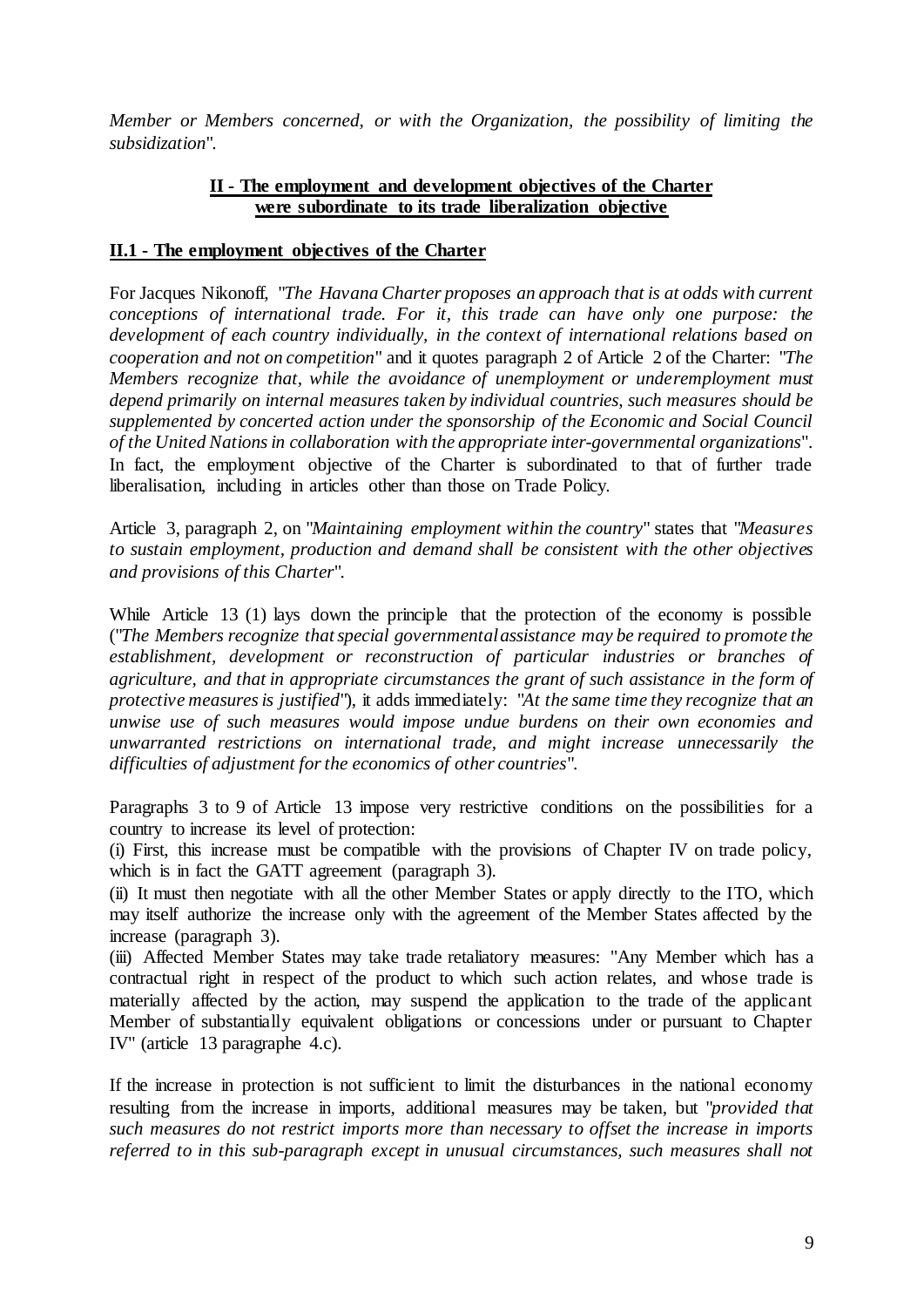*reduce imports below the level obtaining in the most recent representative period preceding the date on which the Member initiated action under paragraph 3*" (Article 13 paragraph 4.a).

Paragraph 6 of the same article 13 specifies that "*If a Member in the interest of its economic development or reconstruction considers it desirable to adopt any non-discriminatory measure affecting imports which would conflict with Chapter IV, but which would not apply to any product in respect of which the Member has assumed an obligation through negotiations with any other Member or Members pursuant to Chapter IV… the Organization shall concur in the proposed measure and grant the necessary release for a specified period… (if) it is established that the measure… is necessary, in view of the possibilities and resources of the applicant Member to promote the establishment or development of a particular industry for the processing of an indigenous primary commodity, or for the processing of a by-product of such industry, which would otherwise be wasted, in order to achieve a fuller and more economic use of the applicant Member's natural resources and manpower and, in the long run, to raise the standard of living within the territory of the applicant Member, and is unlikely to have a harmful effect, in the long run, on international trade; iv) is unlikely to be more restrictive of international trade than any other practicable and reasonable measure permitted under this Charter*", knowing that "*the Organization shall not concur in any measure under the provisions of (i), (ii) or (iii) above which is likely to cause serious prejudice to exports of a primary commodity on which the economy of another Member country is largely dependent*".

Article 17 of the Charter is more specific than GATT with regard to the objective of reducing import protection: "*1. Each Member shall, upon the request of any other Member or Members, and subject to procedural arrangements established by the Organization, enter into and carry out with such other Member or Members negotiations directed to the substantial reduction of the general levels of tariffs and other charges on imports and exports, and to the elimination of the preferences referred to in paragraph 2 of Article 16 on a reciprocal and mutually advantageous basis*".

Article 18 of the Charter on national treatment is identical to Article III of the GATT, in particular paragraph 4 of these two articles: "*4. The products of any Member country imported*  into any other Member country shall be accorded treatment no less favourable than that *accorded to like products of national origin in respect of all laws, regulations, and requirements affecting their internal sale, offering for sale, purchase, transportation, distribution or use*".

The exception of public procurement to the national treatment clause is worded in the same way in paragraph 8.a of Article III of the GATT and paragraph 8.a of Article 18 of the Charter: "*8. (a) The provisions of this Article shall not apply to laws, regulations or requirements governing the procurement by governmental agencies of products purchased for governmental purposes and not with a view to commercial resale or with a view to use in the production of goods for commercial sale*". Therefore, the right to reserve public procurement for domestic producers is not a specific feature of the Charter that GATT would have abandoned.

## **II.2 - The competition policy of the Charter**

The Charter goes much further than the GATT in promoting competition policy, which the US did not want, since it devotes the whole of Chapter V on "*Restrictive Trade Policies*".

1- Article 46: " *General Policy towards Restrictive Business practices 1. Each Member shall take appropriate measures and shall co-operate with the Organization to prevent, on the part*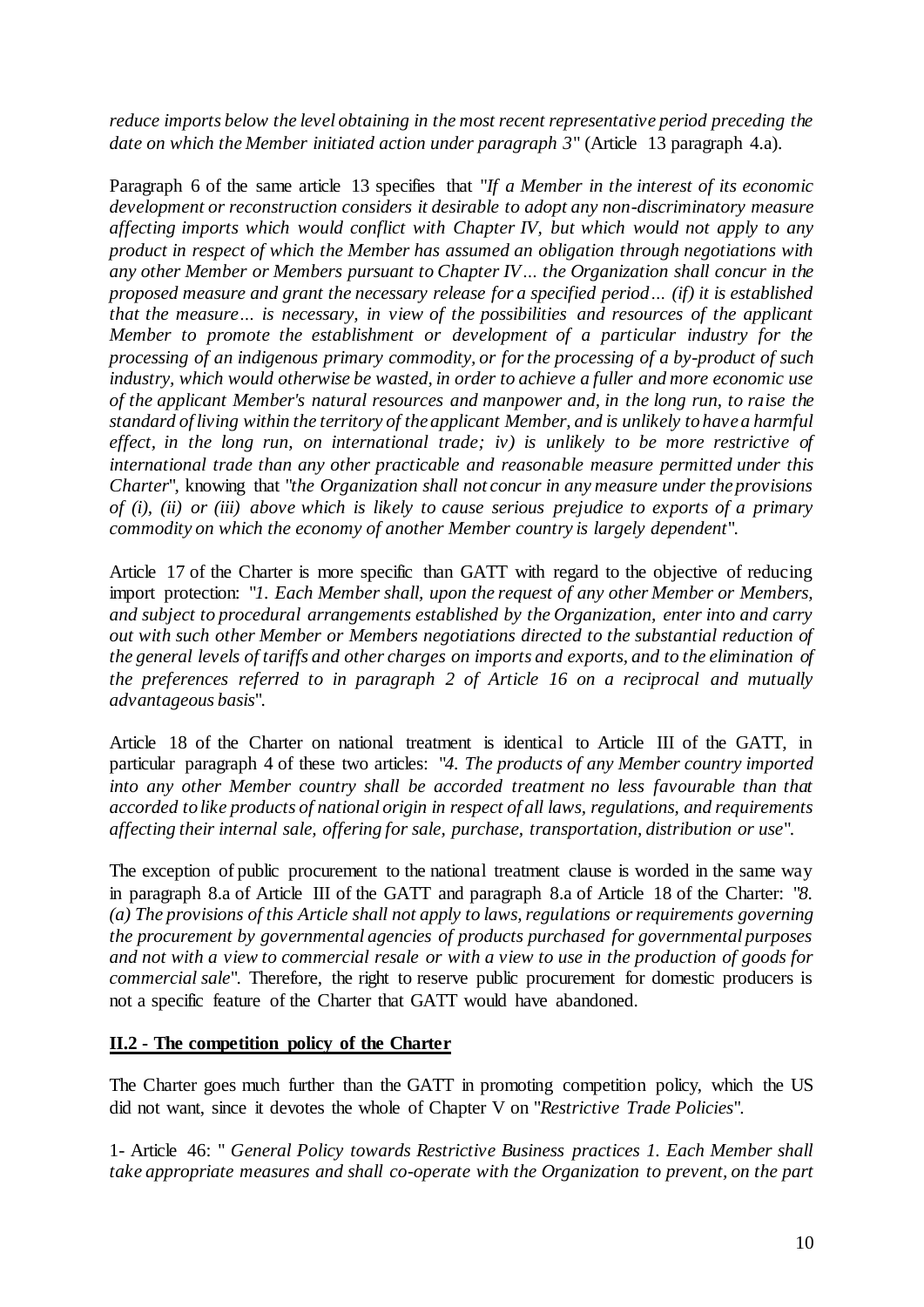*of private or public commercial enterprises, business practices affecting international trade which restrain competition, limit access to markets, or foster monopolistic control, whenever such practices have harmful effects on the expansion of production or trade and interfere with the achievement of any of the other objectives act forth in Article 1*".

2- Article 52 : " *Domestic Measures against Restrictive Business Practices- No act or omission to act on the part of the Organization shall preclude any Member from enforcing any national statute or decree directed towards preventing monopoly or restraint of trade*".

3- Article 53: The Charter goes much further than the GATT since this article requires international competition for many services, including those provided by public companies: "*1. The Members recognize that certain services, such as transportation, telecommunications, insurance and the commercial services of banks, are substantial elements of international trade and that any restrictive business practices by enterprises engaged in these activities in international trade may have harmful effects similar to those indicated in paragraph 1 of Article 46… 2. If any Member considers that there exist restrictive business practices in relation to a service referred to in paragraph 1 which have or are about to have such harmful effects, and that its interests are thereby seriously prejudiced, the Member may submit a written statement explaining the situation to the Member or Members whose private or public enterprises are engaged in the services in question*".

Most commentators see the Charter as the source of competition policy in regulating international trade, highlighting contradictory perceptions of the Charter's anti-liberal nature: - "*The Charter nevertheless serves as an important historical example of the international recognition that the potential of trade liberalization and development objectives can be undermined by anti-competitive practices, and of the need to take appropriate measures*" 8 .

- "*The document of the Charter of the International Trade Organization (the Havana Charter) included Chapter V, which deals with restrictive activities of companies such as pricing and*  market division. Due to the abortion of the Havana Charter, Chapter V fell into limbo<sup>19</sup>.

- "*The relationship between competition and trade was recognised in the Havana Charter of 1948, the ambitious proposal on the post-World War II global trading system, which eventually led to the more limited GATT. The original Havana Charter included a chapter setting out rules on "trade restrictive practices," or antitrust principles (as they should have been called instead*" 10 .

While the principle of the prohibition of quantitative restrictions is identical in the Charter (Article 20) and GATT (Article XI), the conditions for the derogation allowed for agricultural and fisheries products are much stricter in the Charter than in GATT, so that the assertion that the Charter would have allowed food sovereignty unlike GATT is totally unfounded, particularly in terms of the authorisation of forms of agricultural protection other than customs duties.

For its part, in its 2018 report, UNCTAD states that "*There should be little doubt that using tariffs to mitigate the problems of hyperglobalization will not only fail, but also runs the danger* 

 $\overline{a}$ 

<sup>8</sup> Seema Gaur, *Competition Provisions in Trade Agreements. How to Realise their Potential?* July 2016 [/working/CompPrincInRTAs.pdf](http://www.evenett.com/working/CompPrincInRTAs.pdf)

<sup>9</sup> <http://law.wustl.edu/wugslr/issues/volume1/p463Matsushita.pdf>

<sup>10</sup> http://www.usdoj.gov/atr/public/speeches/0170.htm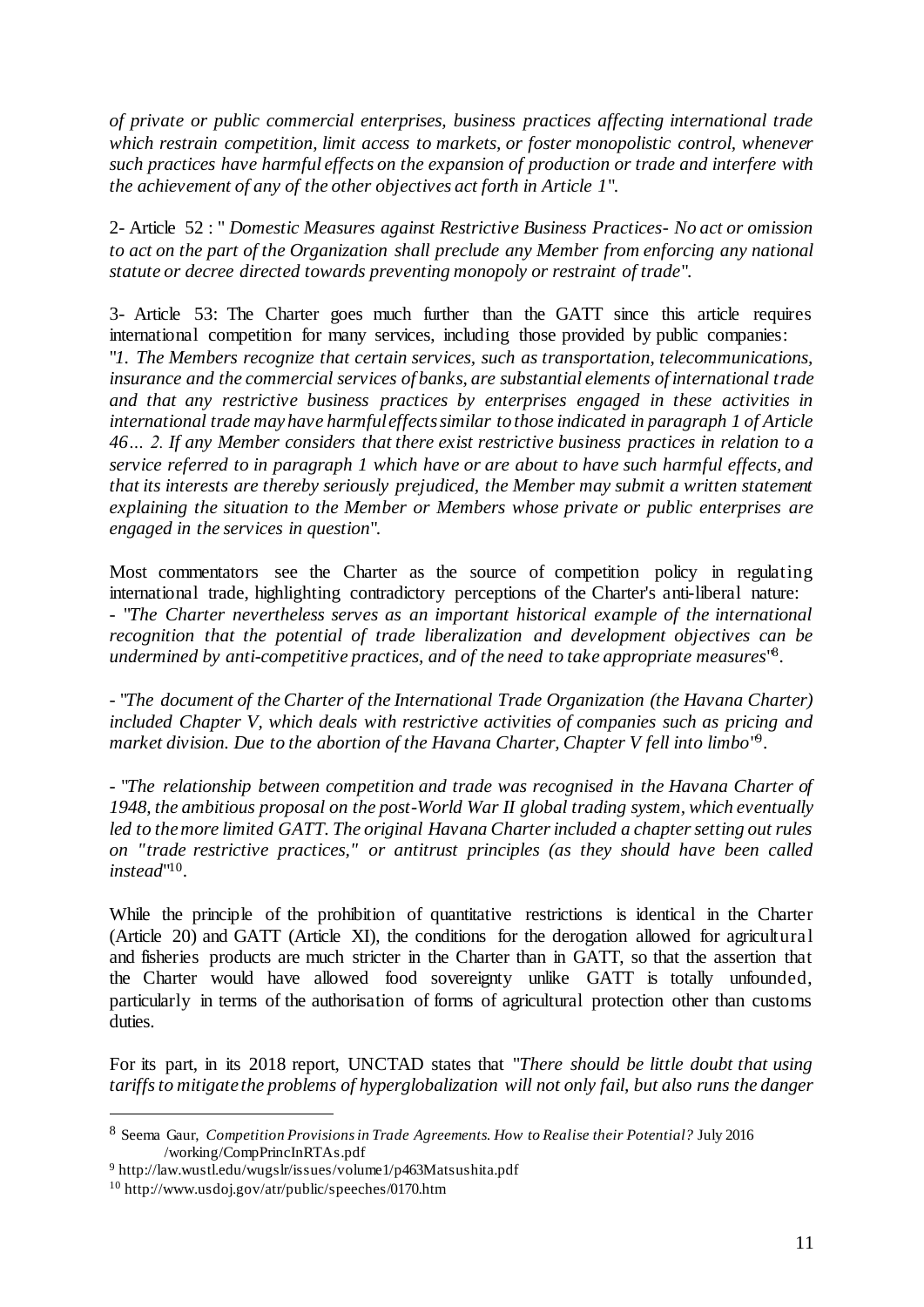*of adding to them, through a damaging cycle of retaliatory actions, heightened economic*  uncertainty, added pressure on wage earners and consumers, and eventually slower growth"<sup>11</sup>.

Martin Khor, then Manager of the Third World Network, wrote in Avril 1999: "*Policy-makers in major developed countries are advocating the introduction of a new agreement on competition policy in the World Trade Organisation so that their big corporations will be better able to take over a larger share of the markets of developing countries. Ironically, competition policy was originally understood as a means to help small companies not to be overwhelmed by the big firms. But it is now sought to be used by the rich countries to help their giant corporations compete with the local firms in the developing countries. By bringing the issue into the WTO, the rich countries plan to make use of the organisation's principle of 'nondiscrimination' to argue that local firms cannot be treated more favourably than foreign firms*". Since then, developing countries have maintained their opposition to an international agreement on competition as well as on the other "Singapore themes" (on public procurement, investment, trade facilitation) as Martin Khor analysed again in 2007<sup>12</sup>.

While an Agreement on Trade Facilitation was reached at the WTO Ministerial Conference in Bali in December 2013, this agreement will have perverse effects for the poorest developing countries such as those of sub-Saharan Africa, which will have to devote significant financial resources to it to facilitate international trade, while absolute priority should be given to facilitating domestic and regional trade. For example, "*Imported rice remains more affordable in southern urban markets than locally produced (northern) Nigerian rice that faces high internal transportation costs*" 13 . Ken Ukaoha explained the difficulties of transporting goods between ECOWAS countries: "*When I import raw materials like leather from Hamburg in Germany to Lagos in Nigeria, I pay 850 euros [\$986] for a 40-foot container. But the same container transporting our products from Lagos to Tema Port in Ghana costs 1,350 euros*  [ $$1566$ ]<sup>"14</sup>. However, the distance from Lagos to Tema is 218 nautical miles compared to 4,625 miles from Rotterdam (closer than Hamburg) to Lagos!

## **III - The ITO's allegiance to the IMF and the issue of capital movements**

Article 24 of the Charter affirms the same allegiance of the ITO to the IMF as Article XV of the GATT for all exchange rate matters but also for "*quantitative restrictions on trade and other trade measures within the competence of the Organization*", which leaves room for a very broad interpretation: "*1. The Organization shall seek co-operation with the International Monetary Fund to the end that the Organization and the Fund may pursue a co-ordinated policy with regard to exchange questions within the jurisdiction of the Fund and questions of quantitative restrictions and other trade measures within the jurisdiction of the Organization… 2… and shall accept the determination of the Fund whether action by a Member with respect to exchange matters is in accordance with the Articles of Agreement of the International Monetary Fund… 4. Members shall not, by exchange action, frustrate, the intent of the provisions of this Section, nor, by trade action, the intent of the provisions of the Articles of Agreement of the International Monetary Fund*".

 $\overline{a}$ 

<sup>11</sup> [https://unctad.org/en/PublicationsLibrary/tdr2018\\_en.pdf](https://unctad.org/en/PublicationsLibrary/tdr2018_en.pdf)

<sup>12</sup> Martin Khor, *The "Singapore Issues" in the WTO: Evolution and Implications for Developing Countries*, 2007, <sup>13</sup> USDA, FAS, Nigeria, Grain and Feed Update, 6 December 2018,

https://gain.fas.usda.gov/Recent%20GAIN%20Publications/Grain%20and%20Feed%20Update\_Lagos\_Nigeria\_ 12-6-2018.pdf

<sup>14</sup> https://www.un.org/africarenewal/magazine/august-november-2018/infrastructure-key-intra-african-trade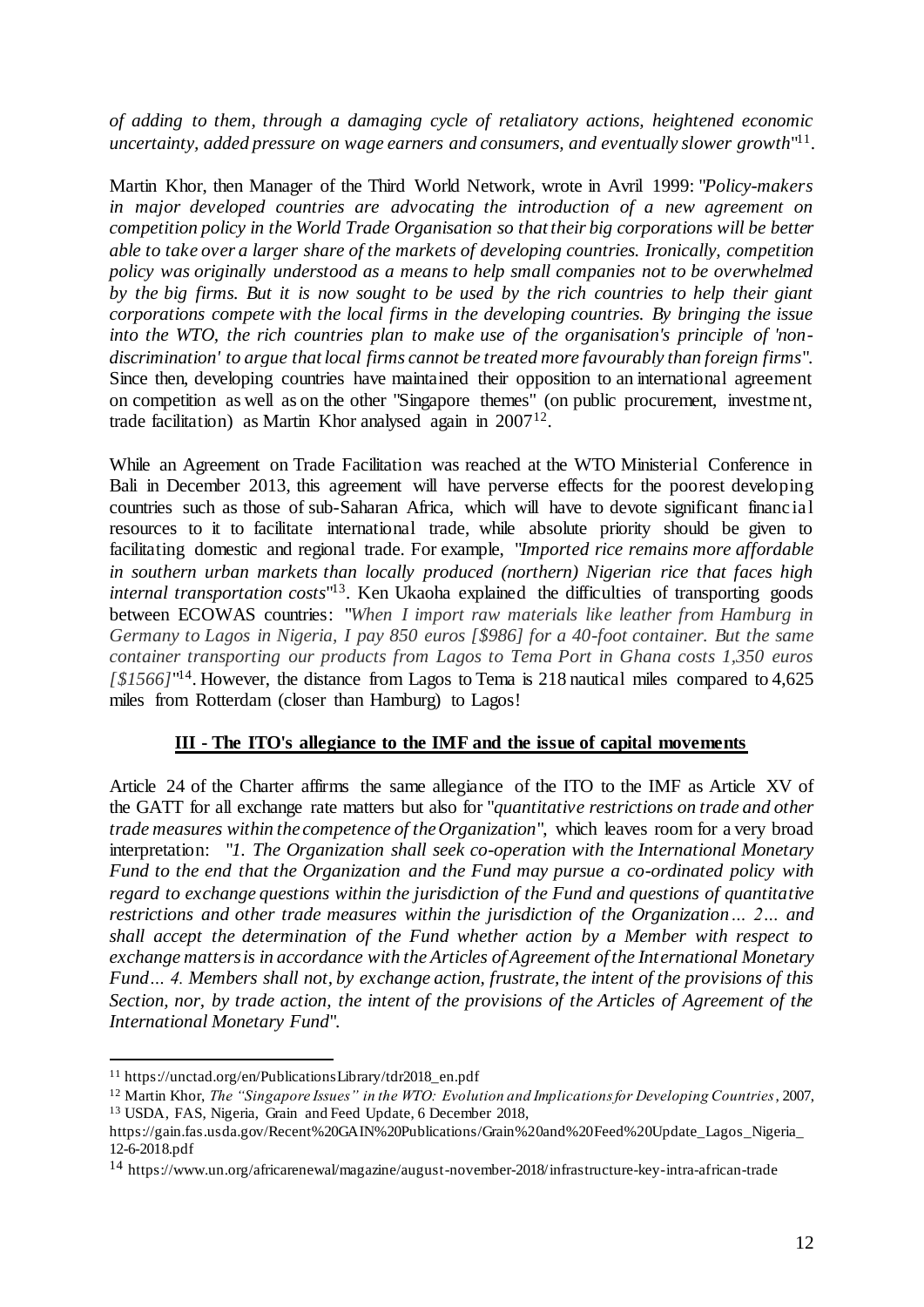This subordination to IMF decisions greatly weakens the scope of the attempts to "*restore the internal balance of payments balance*" stipulated in Article 4 of the Charter, and thus the assessments made by Jacques Nikonoff when he states that "*A fundamental principle: that of balance of payments balance. This principle is the most important of the Havana Charter and gives it its framework. It means that no country should be in a structural situation of surplus or deficit in its balance of payments*". The Charter is very far from prescribing a balance of trade and balance of payments, at most this is an objective, moreover shared by the GATT in paragraph 3.a of Article XII: "*Contracting parties undertake, in carrying out their domestic policies, to pay due regard to the need for maintaining or restoring equilibrium in their balance of payments on a sound and lasting basis".*

Similarly, J. Nikonoff ignores the GATT when he claims that the Charter has a different position on the possibilities of increasing protection in the event of a balance of payments imbalance. GATT devotes Articles XII and XVIII to this problem. Article XII, paragraph 1, clearly states that: "*Notwithstanding the provisions of paragraph 1 of Article XI, any contracting party, in order to safeguard its external financial position and its balance of payments, may restrict the quantity or value of merchandise permitted to be imported, subject to the provisions of the following paragraphs of this Article*".

Although this is a theoretical provision since the IMF must give its opinion on the reality of these difficulties, which it denied, for example, in the panel on India, which was condemned on appeal in 1999, on complaint by the United States, to eliminate its quantitative import restrictions because the IMF had declared its balance of payments deficit to be sustainable.

Jacques Nikonoff finally overestimates the possibilities of controlling capital movements allowed by the Charter, when he states: "*When we say today that capital movements must be controlled, frankly, we did not invent anything because 60 years ago, this proposal was already made!"*. It refers to paragraph 1.c of Article 12 which states: "without prejudice to existing *international agreements to which Members are parties, a Member has the right: (i) to take any appropriate safeguards necessary to ensure that foreign investment is not used as a basis for interference in its internal affairs or national policies. (ii) to determine whether and, to what extent and upon what terms it will allow future foreign investment*".

But it forgets to specify the limits of the Charter on this right of control of international capital, specified in sub-paragraph b of the same paragraph ("The international flow of capital will be stimulated to the extent that Members afford nationals of other countries opportunities for investment and security for existing and future investments") and in paragraph 2.a ("*Members therefore undertake:... i) to provide reasonable opportunities for investments acceptable to them and adequate security for existing and future investments*"), failing which foreign investment would be unlikely to take place since it cannot be forced. And the Charter obviously does not provide for the possibility of nationalising foreign investment.

#### **Conclusion**

At the end of this analysis, the reader should not misunderstand it. In the aftermath of the Second World War, high hopes were pinned on an international trade organization that would not make trade an end in itself, but would serve global human objectives: raising living standards and reducing inequalities between countries (including through commodity agreements that would ensure decent prices) and within each country through the priority given to employment, social standards and economic development.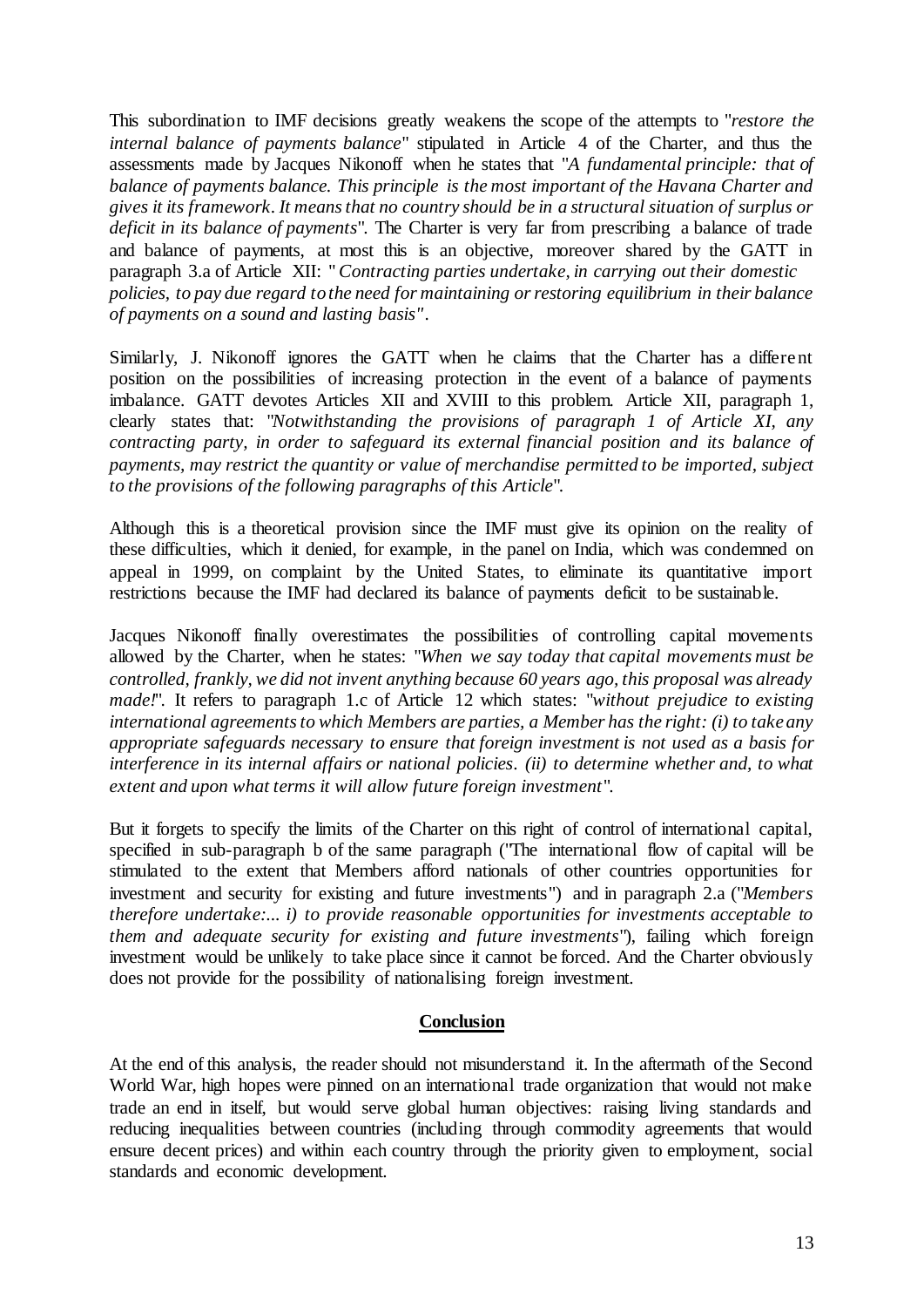The focus on employment and economic development was linked to the conclusions drawn from the protectionist management of the great crisis of the 1930s, which was accused of having led to war, a conclusion too rapid because the main cause was the poor exchange rates management of countries that remained on the gold standard, of which France and Germany, which, because they could not devalue to import less, had to resort to an excessive escalation of customs duties. Hence the idea that the Charter should focus on further trade liberalization as a means of promoting employment and development.

It is not surprising that, during a debate on the Charter on 28 November 1947, the President of the International Chamber of Commerce said: "*Now, gentlemen, you will be the last who will want to create a Charter so complex and so full of exceptions as only in the future to be an object of contention on interpretation between the schoolmen and the lawyers*" 15 .

F. Collart Dutilleul himself makes abundant reference to the complexity and even inconsistencies of the Charter: "*The Charter is very complex... The substantive provisions overlap, accumulate, juxtapose, complement each other and are accompanied by procedures, which are also complex... The Charter... oscillates between complexity and coherence*". But his enthusiasm to build a more social and solidarity-based world between developed and developing countries made him take his desires for reality.

The refusal of the US Congress to ratify the Charter is due to two partly contradictory reasons: - on the one hand, it considered that the Charter was too liberal in seeking to impose both "*the regulation of commodity markets, restrictive business practices and the regulation of international investments*" 16 . For the International Chamber of Commerce (ICC), "*The growth of multilateral trade and the recovery and expansion of foreign investment are essential prerequisites for successful economic development and a high and effective level of employment and rising living standards*" 17 .

- on the other hand, Congress considered that the Charter was not liberal enough by providing too many "*safeguards, exemptions, exceptions, and restrictions, all designed to protect the balance of payments and a variety of domestic social policies*".

In fact, the Congress found that the exceptions were too broad for the rest of the world, especially for developing countries, and that they were not broad enough for the US. Finally, the GATT was largely sufficient for them since it was less liberal than the Charter and provided sufficient safeguards, in particular the possibility of protecting agriculture through quantitative restrictions and subsidizing its exports.

If the Havana Charter and the ITO do not constitute the desirable reference for designing a multilateral trade organisation that promotes sustainable and inclusive development at the global level, there is an urgent need to develop a credible alternative by radically changing WTO rules. This is achievable by subjecting its trade rules to a hierarchy of standards where respect for human, social and environmental rights takes precedence over the objective of competition and increasing trade and financial openness. And, for this hierarchy to be

 $\overline{a}$ <sup>15</sup> United Nations Conference on Trade and Employment, *Statement by Arthur Guinness, President of the International Chamber of Commerce*, 28 November 1947, https://www.wto.org/gatt\_docs/English/SULPDF/90200347.pdf.

<sup>16</sup> John Gerard Ruggie, *International Regimes, Transactions, and Change: Embedded Liberalism in the Postwar Economic Order*, International Organization, Volume 36, Issue 2, International Regimes, Spring 1982, 379-415, www.wto.org/english/forums\_e/public\_forum\_e/ruggie\_embedded\_liberalism.pdf.

<sup>17</sup> United Nations Conference on Trade and Employment, *Statement by Arthur Guinness, President of the International Chamber of Commerce*, 28 November 1947.